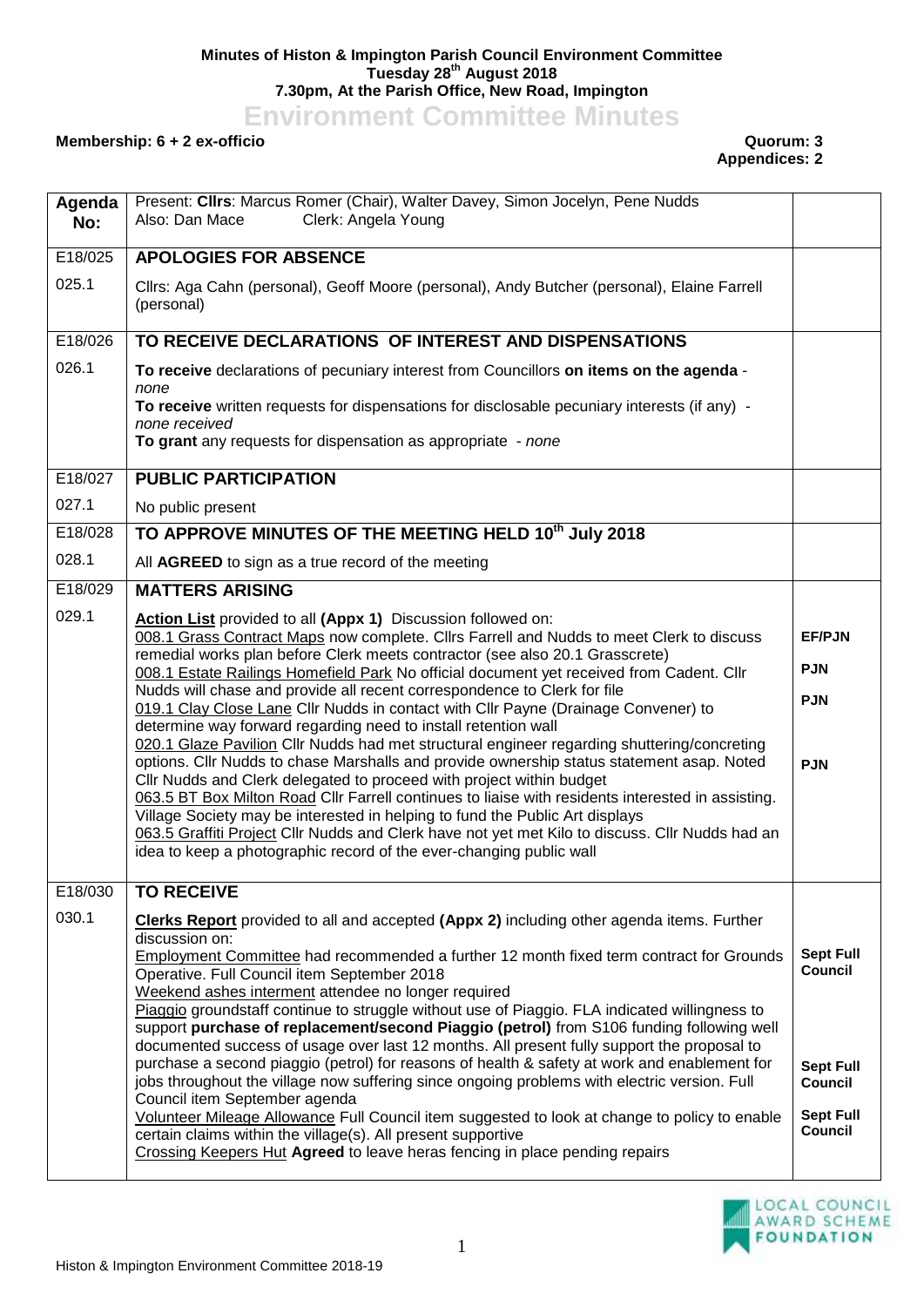| 030.2   | Trees & Allotment Report (Part of Appx 2) Accepted. Additional discussion on:<br>Cllr Nudds verbally suggested to James Broder that three silver birches be planted in Home<br>Close to replace 2 dead trees at that site and the one removed at 23 Parlour Close<br>Communications with Landowners regarding fallen tree etc. All agreed this was a County<br>Council function<br>Cllr Nudds reported verbally on: |                          |
|---------|---------------------------------------------------------------------------------------------------------------------------------------------------------------------------------------------------------------------------------------------------------------------------------------------------------------------------------------------------------------------------------------------------------------------|--------------------------|
|         | Health & safety tree works required at Homefield, The Coppice and Burial Ground.<br>Proposed Cllr Romer, seconded Cllr Jocelyn and agreed to delegate to RFO working with                                                                                                                                                                                                                                           | <b>RFO/PJN</b>           |
|         | Cllr Nudds to make appropriate and best value orders<br>Doctors Close hedge area requires a second weed treatment. Cllr Nudds to provide<br>$\bullet$                                                                                                                                                                                                                                                               | <b>PJN</b>               |
|         | specification for order to Acacia<br>Defra information - forwarded to Tree Warden for interest<br>$\bullet$                                                                                                                                                                                                                                                                                                         |                          |
|         | <b>Allotments Glebe Way</b>                                                                                                                                                                                                                                                                                                                                                                                         |                          |
|         | Infringement on haulage ways noted. Plotholder maps to be provided to Cllr Nudds<br>$\bullet$<br>Chippings at Burial Ground to be spread on hedge once Buchans have cut (remedial list<br>$\bullet$<br>item)                                                                                                                                                                                                        |                          |
|         | Gatehouse Road<br>Roman coin found, Hisimp news item                                                                                                                                                                                                                                                                                                                                                                |                          |
| 030.3   | <b>Sustainability Group Report no report</b>                                                                                                                                                                                                                                                                                                                                                                        |                          |
| 030.4   | <b>HICOP Report Dan Mace outlined:</b>                                                                                                                                                                                                                                                                                                                                                                              |                          |
|         | Juicing event 29 September 10:30 - 1pm<br>$\bullet$<br>Improvements in litter problem this year                                                                                                                                                                                                                                                                                                                     |                          |
| 030.5   | <b>Public Art Working Party Report</b> Alison Turnbull to provide report for Hisimp News and                                                                                                                                                                                                                                                                                                                        |                          |
|         | sharing with Environment Committee. Signed Contract / invoice not yet received<br>Drainage Working Party met 25 July, no notes available                                                                                                                                                                                                                                                                            |                          |
|         |                                                                                                                                                                                                                                                                                                                                                                                                                     |                          |
| E18/031 | <b>OTHER MATTERS</b>                                                                                                                                                                                                                                                                                                                                                                                                |                          |
| 031.1   | Review of Burial Ground Regulations and Fees reviewed and figures agreed to                                                                                                                                                                                                                                                                                                                                         |                          |
|         | recommend to Full Council at around 5%<br>Agreed also to include rules covering:                                                                                                                                                                                                                                                                                                                                    |                          |
|         | Memorial seats - include design, colour, cost, dedicated but free for all to use, Parish                                                                                                                                                                                                                                                                                                                            |                          |
|         | Council action if in disrepair<br>The need to sign a copy when received initialling paragraph 5                                                                                                                                                                                                                                                                                                                     |                          |
| 031.2   | ٠<br>Review of Allotment Regulations Fees agreed to recommend to Full Council:                                                                                                                                                                                                                                                                                                                                      |                          |
|         | Increase of £1 per plot per annum<br>$\bullet$                                                                                                                                                                                                                                                                                                                                                                      |                          |
|         | Change description from Mill Lane to Glebe Way<br>$\bullet$<br>Amalgamation to one document with a tick box for site                                                                                                                                                                                                                                                                                                |                          |
|         | Change reference Managing Committee to Parish Council. Cllr Nudds to work with Deputy<br>$\bullet$                                                                                                                                                                                                                                                                                                                  | <b>PJN</b>               |
| 031.3   | Clerk to prepare in time for renewal letters                                                                                                                                                                                                                                                                                                                                                                        |                          |
|         | Review of Outstanding Projects listed in appx 2 discussion on:<br><b>Brook Improvements Clerk to chase SCDC Pat Matthews</b><br>٠                                                                                                                                                                                                                                                                                   |                          |
|         | Christmas lights The Copse Electricity supply work well underway (Cllrs Moore and<br>$\bullet$                                                                                                                                                                                                                                                                                                                      |                          |
|         | Nudds). Agreed to source some additional lights for The Copse/Crossing Keepers Hut<br>area for 2018. Total budget noted (Specified Reserve) £2,496                                                                                                                                                                                                                                                                  |                          |
|         | Electricity Crossing Keepers Hut and Homefield Park Cllr Moore written report on<br>progress noted. Cllr Nudds to contact Cllr Moore to progress application and provide                                                                                                                                                                                                                                            |                          |
|         | specification for Crossing Keepers Hut as stage 1. Homefield Park electricity to be a stage                                                                                                                                                                                                                                                                                                                         | <b>PJN</b>               |
|         | 2 project in due course                                                                                                                                                                                                                                                                                                                                                                                             |                          |
| 031.4   | <b>To Consider</b><br>Homefield Park Play Equipment deferred to next agenda<br>$\bullet$                                                                                                                                                                                                                                                                                                                            | <b>Next</b>              |
|         | High Street Planters report awaited from High Street and Beyond (meeting due 4<br>$\bullet$                                                                                                                                                                                                                                                                                                                         | agenda                   |
|         | September)                                                                                                                                                                                                                                                                                                                                                                                                          |                          |
|         | Proposed Improvements Windmill Gardens (Sec 52) agreed to request sight of brief from<br>$\bullet$<br>High Street and Beyond. Agreed to cost to put in application for precept funding 2019-20                                                                                                                                                                                                                      |                          |
|         | Maintenance Implications of school access through Play Area Cllr Farrell had met Kier<br>$\bullet$                                                                                                                                                                                                                                                                                                                  | <b>Full</b>              |
|         | with Deputy Clerk. Update due at September Full Council. Members were keen to also<br>see replanting of existing areas in Play Area with proper maintenance schedule in place                                                                                                                                                                                                                                       | <b>Council</b>           |
|         | Rule Infringement at Burial Ground to agree action required. Rules again reviewed. Noted<br>$\bullet$                                                                                                                                                                                                                                                                                                               |                          |
|         | healthy dialogue with family concerned. Following discussion agreed Chair and Clerk to                                                                                                                                                                                                                                                                                                                              | <b>MR</b><br><b>Full</b> |
|         | provide wording for a letter to family to share at September Full Council                                                                                                                                                                                                                                                                                                                                           | <b>Council</b>           |
|         |                                                                                                                                                                                                                                                                                                                                                                                                                     |                          |